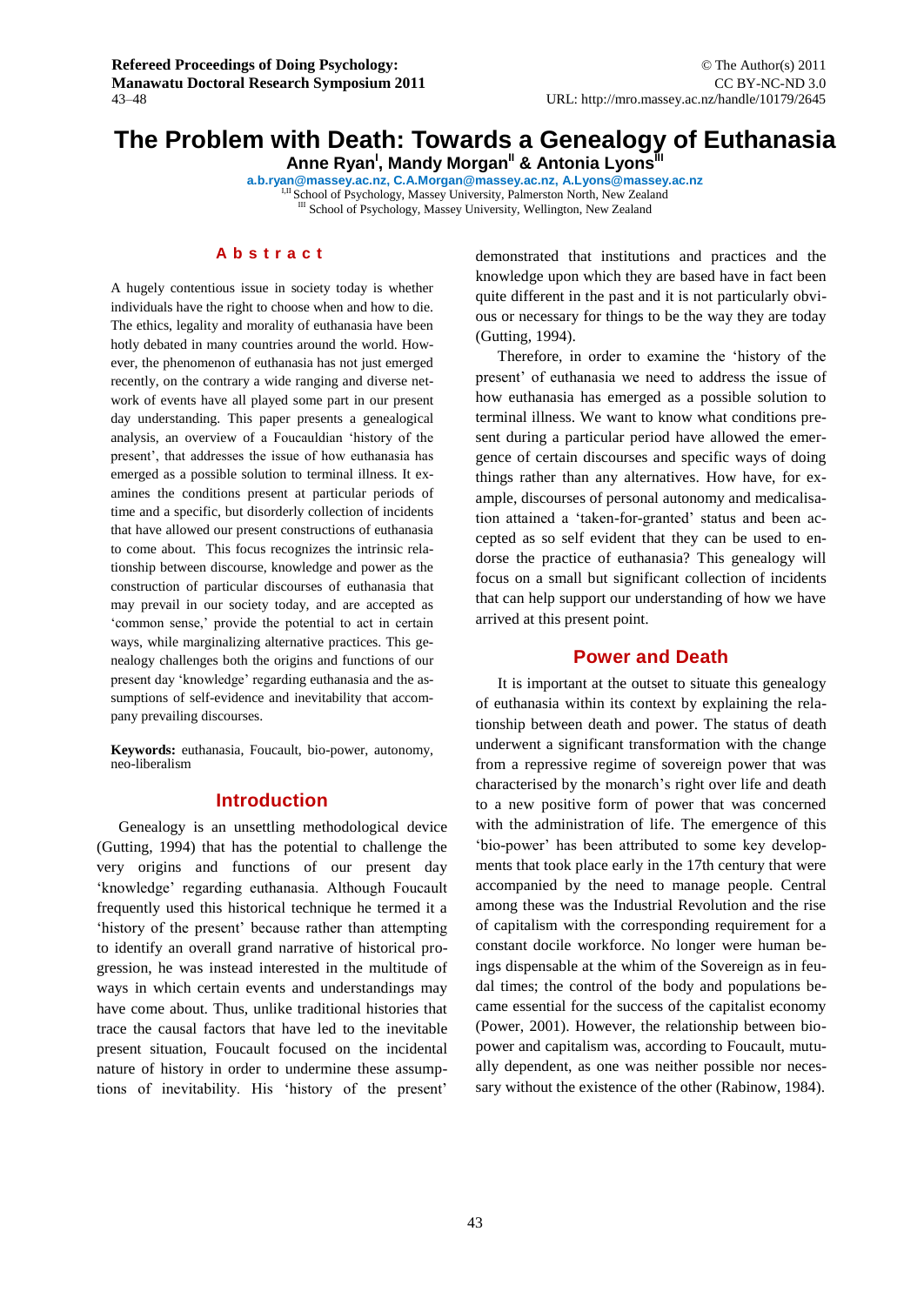Bio-power, which centred on the fostering and regulation of life, oscillated between the human body as an object for manipulation and control and the collective politics of the population. This called for the coming together of power and knowledge to monitor, regulate and transform human life via procedures termed 'disciplinary technologies'. The concomitant development of the physical sciences provided the necessary tools for the empirical analysis required for the methods of normalization that were an essential component of these procedures (Rabinow, 1984; Rabinow & Rose, 1994). However, of central importance to this genealogy is the point that Foucault (1978) highlights that although biopower seeks domination over life, it has not in fact turned away from death because death can be viewed as the limit to this power.

Having contextualized this issue of the connection between power and life and death this paper will give a brief outline of what a genealogy might look like by first considering the notion of suicide and its historical link to euthanasia and the development of moral arguments. This will be followed by an examination of the changing roles of the priest and the physician in the dying process and the medicalization of society more generally. The influence of scientific knowledge, changing socio cultural boundaries, and the development of neo-liberal ideologies on the present-day constructions of euthanasia will then be analysed.

## **Historical Constructions**

The taking of one's own life has been part and parcel of human culture since ancient times but there have been widely varied attitudes through the centuries and amongst different societies. The ancient Egyptian view that the living and dead were just different forms of existence led to a neutral or ambivalent approach to the question of self-destruction. The ancient Greeks held diverse views, and laws and practices differed from city to city. For example in Thebes self-killing was condemned and the person was denied funeral rites. Likewise in Athens the law required the hand (responsible for the deed) to be cut off and buried separately from the victim's body (Evans & Farberow, 2003). However, in some Greek communities magistrates presided over special tribunals that would hear arguments from citizens who wished to kill themselves. Permission could be granted and the poison hemlock supplied if sufficient grounds such as profound physical or mental suffering were established (Evans & Farberow, 2003).

The Greek 'father of medicine', Hippocrates (460 – 377 B.C.) formulated the Hippocratic oath that is still used today as a guiding principal for medical ethics and professional conduct. It is thought that the sentiments expressed in the oath originated from a group of Greek philosophers called Pythagoreans who condemned selfdestruction as advocated by many other Greeks of the time. The oath specifically denounces self-killing and also rendering assistance to someone to kill themselves: "I will neither give a deadly drug to anybody if asked for it, nor I will make a suggestion to this effect" (Evans & Faberow, 2003 p.119). The ramifications of this oath still resonate today with physicians involved with endof-life issues.

However, many Greek philosophers judged the act of self-killing based on the moral or ethical nuances' of the circumstances. Socrates viewed life as belonging to the gods and therefore without their permission taking life was wrong. However, if dying became necessary it was permissible by the gods and could be considered as noble. Thus, when Socrates was condemned to death by an Athenian court in 399BC for corrupting the minds of the youth of the city he took his own life by drinking Hemlock. Socrates pupil Plato (428- 348 BC) also disapproved of self-destruction, recommending that anyone who killed themself should be punished because of the lack of manliness of the act by burying the deceased in an unmarked grave on the outskirts of the city. His student Aristotle (384-322 BC) reinforced the illegitimacy of self-killing based on the notion that man belonged not only to the gods but to the state, not to himself (Evans & Farberow, 2003). Thus, his condemnation was widened to incorporate a political rationale that viewed man's allegiance to the state as morally precluding him from taking his own life. 1

The Romans however, although punishing selfdestruction under certain conditions, expanded the criteria of the law to justify taking one's own life in circumstances of *taedium vitae* which is a mental state which can variously be described as depression or simply having had enough of life. This criterion however, was not extended to slaves who were considered the property of their owners, soldiers, or those accused of a crime (Szasz, 1999; Lieberman, 2003). Later came the Stoic philosophers, disciples of the Greek philosopher Zeno, who articulated a more pragmatic view on self-killing. Although they advocated careful contemplation before the act of self- destruction, they recognised that death was an option to release them from life's sufferings. Indeed, the Roman Stoic who opted to end his own life could utilise the services of a trained technician to severe his veins. Seneca (4 B.C. – A.D. 65), one of the most famous Stoic philosophers, recommended that as

 $\overline{a}$ 

<sup>&</sup>lt;sup>1</sup> The gendered language in this section is a reflection of the law of this historical period.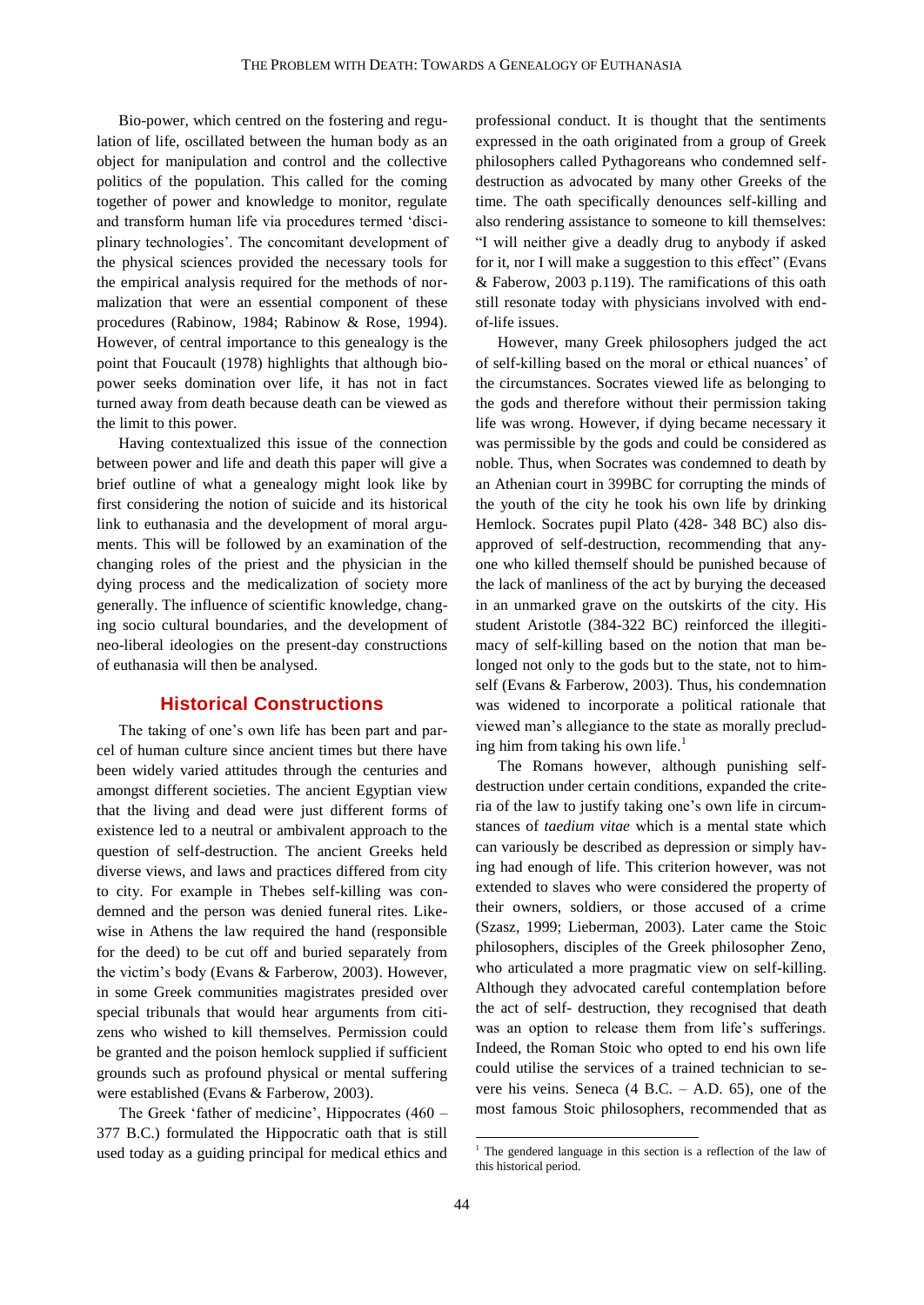you reached old age you should kill yourself to avoid the inevitable accompanying decay and this should be completed earlier rather than later when you may not be able to complete the act yourself (Szasz, 1999; Evans & Farberow, 2003).

Humphrey and Clement (1998) suggest that the approach of the Greeks and Romans which allowed for self-killing under certain conditions may have influenced the authors of the Bible. The ancient Hebrews recognised the sacredness of life given by God and therefore prohibited the ending of one's own life except under extreme conditions such as defeat in battle or being forced to betray the Jewish faith. However, the Old Testament does not offer a judgement on the rights or wrongs of self-killing but describes a number of instances of self-destruction that are represented as justifiable. For example the first king of Israel, Saul kills himself to prevent falling into the hands of the Philistines; and Samson, after being betrayed by Delilah, pulls down a Philistine temple upon himself and his enemies. The New Testament also neither specifically condemns nor supports the taking of one's own life and little comment is made on the hanging of Judas Iscariot after betraying Jesus (Evans & Farberow, 2003).

The Christian Church followed the Platonic view that God gave humans life and as such it belonged to him and could only be taken by him. However, early Christians embraced the idea of dying for God to show their absolute love, for example Saint Ignatius (d.c. A.D. 119) the Bishop of Antioch beseeched his congregation to feed him to the wild beasts so that he could become a true disciple of Jesus. Although the early Church viewed this honourable taking of one's life for God as a noble sacrifice in much the same way as the early Romans, the rate at which Christians sought martyrdom eventually resulted in the Church issuing edicts against the practice (Szasz, 1999; Lieberman, 2003).

The Church's position on self-killing was formalised by the works of the great theologian Saint Augustine of Hippo in the  $5<sup>th</sup>$  century. He denounced self-destruction on the grounds that it was an act of murder against oneself in direct violation of the fifth commandment: Thou shalt not kill. It was in defiance of divine authority and punished by denial of both funeral rites and burial in consecrated grounds. Saint Thomas Aquinas (1225-740) reinforced Augustine's teachings and revived Aristotle's idea that not only did life belong to God but self-killing was also an act against society. This view was used in the Middle Ages to support many barbaric practices and civil penalties against those who had taken their own life, and their surviving families. Thus, in England all properties were confiscated and the body was dragged

through the streets and buried at night at a crossroads often with a stake driven through the heart to prevent the soul wandering (Evans & Farberow, 2003; Lieberman, 2003). Foucault (1978) comments that it was unsurprising that suicide was characterised as a crime when the power of death, which was perceived as the sole right of the sovereign (whether on earth or in heaven), was appropriated by the individual in this act of self-destruction.

This stance on self-destruction still remains in effect today in the Roman Catholic Church, many traditional Protestant churches and in Judaism but it has been ameliorated by the medical view, accepted also by secular law, that self-killing can be excused on the grounds of insanity, thus avoiding religious penalties (Evans & Farberow, 2003). However, there is no doubt that the concepts of suicide and euthanasia and assisted dying are bound together historically and share similar moral arguments. It also seems that euthanasia and assisting dying, have been regarded as more acceptable forms of suicide throughout antiquity. This view continues today with many advocates of the right-to-die attempting to distance the practice of assisted dying from these historic connections to suicide and the corresponding taboos on the grounds of terminal illness (Norwood, 2009).

# **Medicalisation**

Lavi (2005) argues that the modern concept of euthanasia can be traced back to the movement of death and dying from the domain of religion to that of medicine and law. The meaning of the word 'euthanasia' itself has changed radically over the last two hundred years. The term comes from a Greek root meaning 'well-dying' and implies a 'good death' or 'easy death'. In this original sense, the Christian world viewed euthanasia as a death blessed by God. The deathbed at this stage was very much a public event and the province of religion, with behaviour surrounding it governed by a book of rules known as *ars moriendi* or 'the art of dying'.

However, during the nineteenth century the physician began to usurp the role of the minister as dying became a medical event. The physician was now charged with helping the patient achieve this easy death while not hastening it. Thus, by the middle of the nineteenth century the meaning of euthanasia reflected the assistance of the physician in providing a painless death. This medicalisation of death on the other hand was somewhat problematic because the physician could not cure dying patients: therefore, the option of hastening death by, "medical euthanasia emerged as a possible solution to the problem of dying" (Lavi, 2005, p. 6).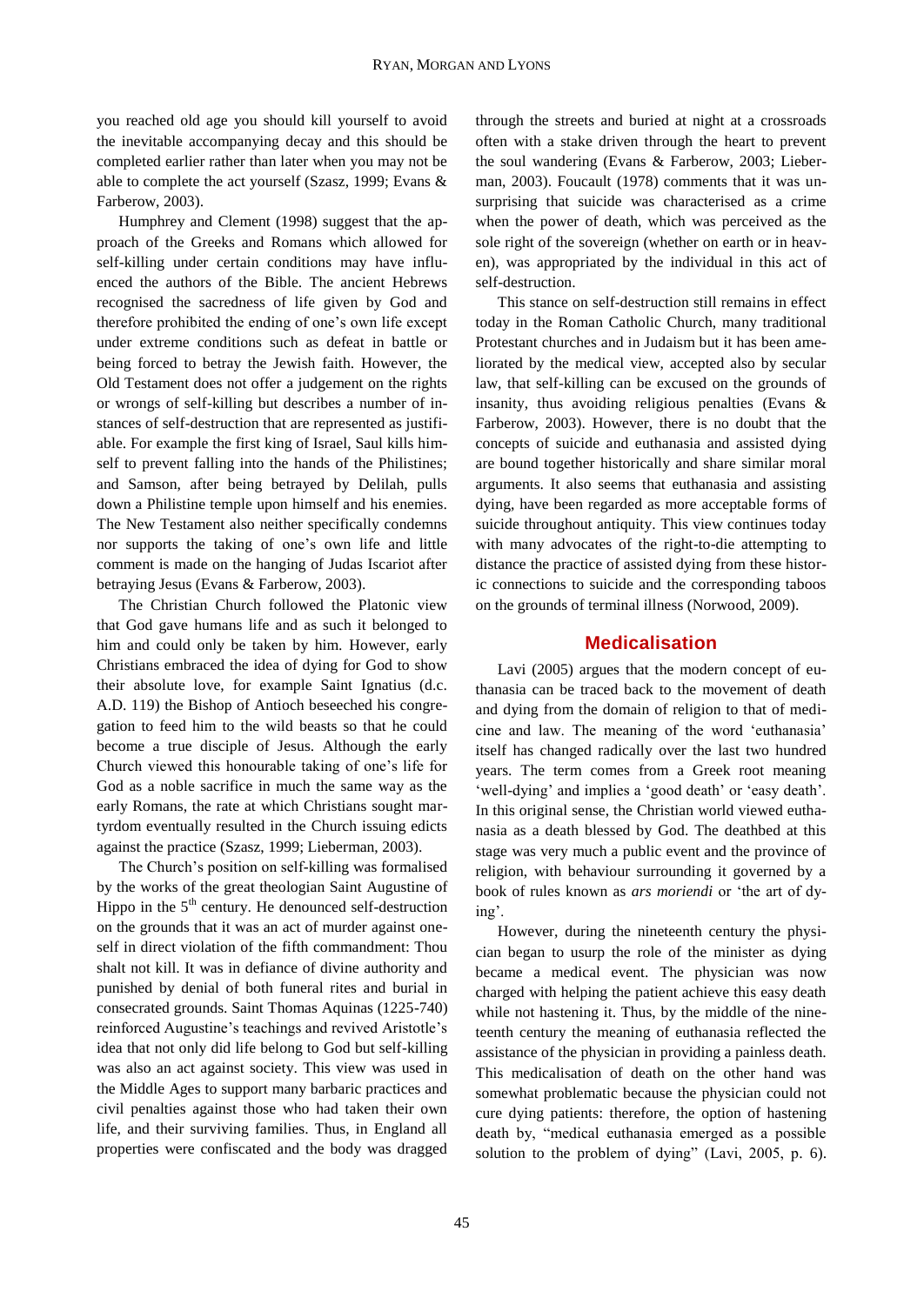The subsequent attempts to legalise medical euthanasia had the effect of taking death and dying into the realm of law and public policy.

The causes of death have also changed, particularly over the last century, with deaths from infectious disease giving way to death from more chronic degenerative conditions such as cancer and heart disease. Thus, the experience of death and dying has been transformed over time by significant advances in medical technologies from a short-term event to one that usually involves a prolonged time of slow decline. Alongside this has been the movement away from dying in the home surrounded by friends and family to dying in a hospital or other medical setting being tended to by health professionals (Lyons & Chamberlain, 2006).

It is important at this point to emphasize the profound effect of medicalisation on society. Health and medicine are integral to the concept of 'normality' that is an essential component of the disciplinary techniques of bio-power that seeks to regulate and transform human life. The medical 'gaze' encompasses all aspects of our lives, constantly monitoring and regulating our bodies in order to achieve social control of the population. At no other point in our existence is this medical regime as strict as when we move into frail old age or become terminally ill (Lupton, 1997). Foucault argued that medicine had formed a unique relationship around death and the modern subject. However, in contrast to the changed relationship between power and death that accompanied the shift from sovereign power to bio-power, the normalizing role of medicine required a different reorientation in its relationship to death. Developments in Western medicine at the turn of the  $19<sup>th</sup>$  century lead to a change of focus from the promotion of life through the cure of disease to concerns regarding the pathology of death. New light was shed on death by examining the anatomy of the corpse in order to determine the nature of disease and illness. Therefore rather than our common perception that medicine's sole preoccupation is with the maintenance of life, it can in fact be characterized as having a positive relationship with death (Tierney, 2006).

### **Scientific Knowledge and Autonomy**

The interest in euthanasia and assisted suicide continued to grow in the late nineteenth century as a byproduct of Darwin's theories of evolution. The so-called social Darwinism was augmented by the principles of eugenics espoused by Galton and expressed in the desire to 'weed out' the weaker, less productive members of society. These beliefs, based as they were on scientific knowledge of the natural world, found international favour. For example, this initial mandate was channelled into a call for the voluntary legalised mercy killing of terminally ill patients with the founding of the Euthanasia Society of America in 1938. Likewise in Germany, the initial interest in eugenics-as-euthanasia was based on the concept of humanely removing 'lives not worth living' as a service to both the individual and to a burdened society (Szasz, 1999). It was only following World War II and exposure of the Nazi regime's euthanasia practices that there was a widespread public backlash against both the eugenics and euthanasia movement.

However, changes in the socio cultural climate during the 1960s and 1970s that saw increasing secularisation and challenges to traditional authority led to a growing demand for individual rights, and autonomy. This, coupled with the advances in modern medical technology that could prolong the dying process, provided fertile ground for the renewed growth of right-todie organisations (Gorsuch, 2006). Importantly, this was fuelled by claims to civil rights rather than an ideology of improving social 'stock'.

Indeed, one of the major assertions in the euthanasia argument is that individuals should have the right to self-determination and control over their own dying. However, there is much to suggest that rather than recognising personal autonomy, euthanasia in fact represents an extension of the medicalisation of death. Medicine has expanded its normalising power to include suicide as a 'treatment' for terminal illness. Nevertheless, in the Netherlands where euthanasia has been legalised and 'normalized', studies have indicated that in practice some members of society will inevitably be sidelined due to their inability to appropriately engage with the complex discourses involved (Norwood, 2009). This exclusion has been heavily criticised by Szasz (1999), as he believes that it is an indication of just how little control and autonomy the Dutch actually have on the way they die. He suggests that the illusion of control lies in the way that patients can manage the request to die to their doctor to obtain the necessary legal sanction, but it is always on the doctor's terms. In his provocative book Fatal Freedom, Szasz (1999) is most concerned with who exerts control over the taking of one's own life. In charting the historical changes to people's attitudes towards self-destruction he points out, "Suicide began as a sin, became a crime, then became a mental illness, and now some people propose transferring it into the category called 'treatment', provided the 'cure' is under the control of doctors" (p.x).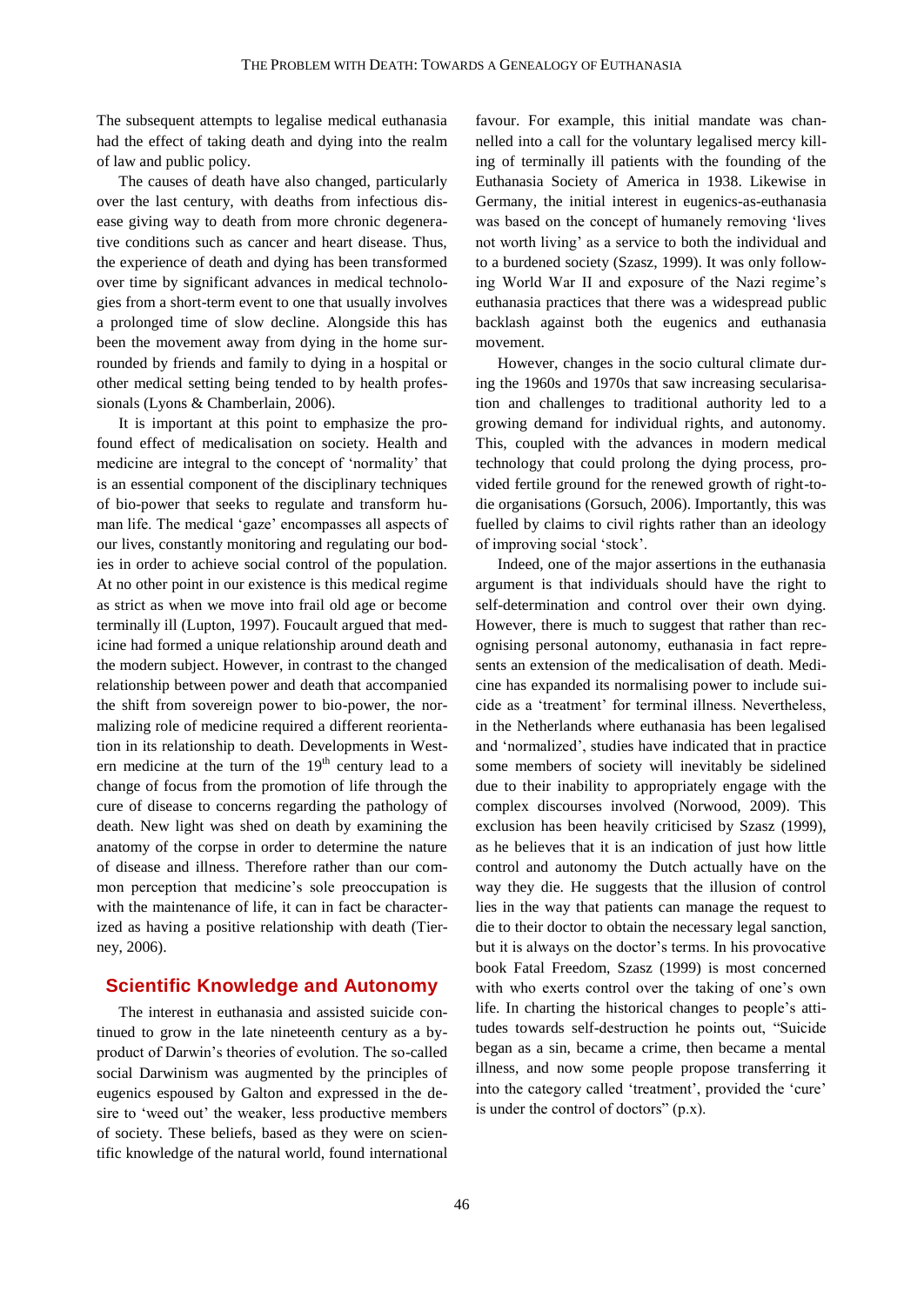## **Neo-liberalism**

The significance and importance that we ascribe to this concept of autonomy can be seen as a reflection of 20th-21st century neo-liberalism. In other words, neoliberalism places value on economic markets, efficiency, consumer choice and personal autonomy in order to shift risk from governmental authority to individuals. It is a form of self-regulation and self-discipline that bears the hallmark of bio-power. However, closely linked to this imperative to be in charge of your own destiny is the individual's responsibility to ensure that they minimize the risk they pose as a possible burden to society. The rationality of government is very much focussed on the commodity of an economically productive life. It demands a fiscally prudent approach to the cost of each individual life to society. At the same time it also needs to economize on its own activities so that it can achieve more but with a lesser show of strength or power (Gordon, 1991).

Coupled with the emergence of this aspect of government has been the changing face of death over the last century that has resulted in both an extended dying process and a rapidly growing aged population. The amalgamation of these two factors creates a situation that will inevitably shape the knowledge and practices surrounding the governing of death. It is no accident that renewed calls for euthanasia are coming at a time when the proportion of the population not in the work force, i.e. unproductive labour units; is increasing at such a rate that a successful capitalist economy cannot be sustained. For example, the increase in the aged population over the next 25 years means that 70 million in OECD countries will retire to be replaced by just 5 million newcomers (Ministry of Health, 2004). Added to this are burgeoning health costs that are disproportionally allocated to the elderly and terminally ill who often require expensive, long-term treatment before death (Humphrey & Clement, 1998). There have even been suggestions (Fung, 1993) that insured patients could be offered a benefit conversion for agreeing to euthanasia, thereby avoiding costly, aggressive treatments, which would assist in bringing health budgets under control and lower insurance premiums. As Battin (1987) succinctly states, "suicide is cheap" (p.169).

## **Summary**

 Euthanasia is ostensibly a humane response to the incalculable pain and suffering associated with chronic and terminal illness and the loss of quality of life. It can be viewed as a noble aspiration, laying claim as it does to individual rights, freedom of choice and personal autonomy. However, this genealogy is able to

open up that discursive space surrounding euthanasia to at least a modicum of suspicion.

In tracing the historical development of moral arguments, we are able to gain some insight into Foucault's suggestions about the formation of the self through selfsubjection within these ancient ethical frameworks. The ethic of self-killing was firstly identified in order for it to become moulded by moral actions. This required the subjection of the self to a recognised moral order. For example, the ancient Greeks and Romans subjected themselves to the gods or the state and the early Christians to their Creator. As a result this moral obligation became objectified into ethical discourses and rules of behaviour. Turner (1997) argues that these 'discourses of subjectivity' have the effect of producing identities, for example the chronic sufferer and the terminally ill. As this genealogy further unfolded it became apparent that in Turner's words, "it is these identities which then become the object and focus of medicalisation and normalization" (p. *xii*). Foucault argued that medicine was at the center of the quest for normalization and by its infiltration of the law had created a 'juridico-medical' web that represented a major structure of power (Foucault, 1996).

The increasing demands for the legalization of the right-to-die are unlikely to deliver the promised 'freedom of choice' or control of our own dying. Rather it will result in an escalation of governmental power. Euthanasia can be viewed as emblematic of neo-liberalism that is intrinsically linked to an art of government that develops the ways and means in which to shape and guide the conduct of each and every one of its citizens. It requires the population to be acted upon to ensure its own welfare and for its own economic good through techniques that need to appear reasonable and acceptable to both the practitioners and the people (Foucault, 1991). Hegemonic discourses of medicalisation and personal autonomy that prevail in our society today and are accepted as 'common sense' seek to represent euthanasia as the obvious response of a humane society to terminal illness. They endorse a practice that is widely viewed as the logical extension of a fundamental human right. However, it should be recognised that these discourses also allow for the exercising of power while simultaneously masking that power.

### **References**

Battin, M. P. (1987). Choosing the time to die: The ethics and economics of suicide in old age. In S. F. Spicker, S. R. Ingman & I. R. Lawson (Eds.), *Ethical dimensions of geriatric care (Vol. 25).* Dordrecht: D. Reidel Publishing Company.